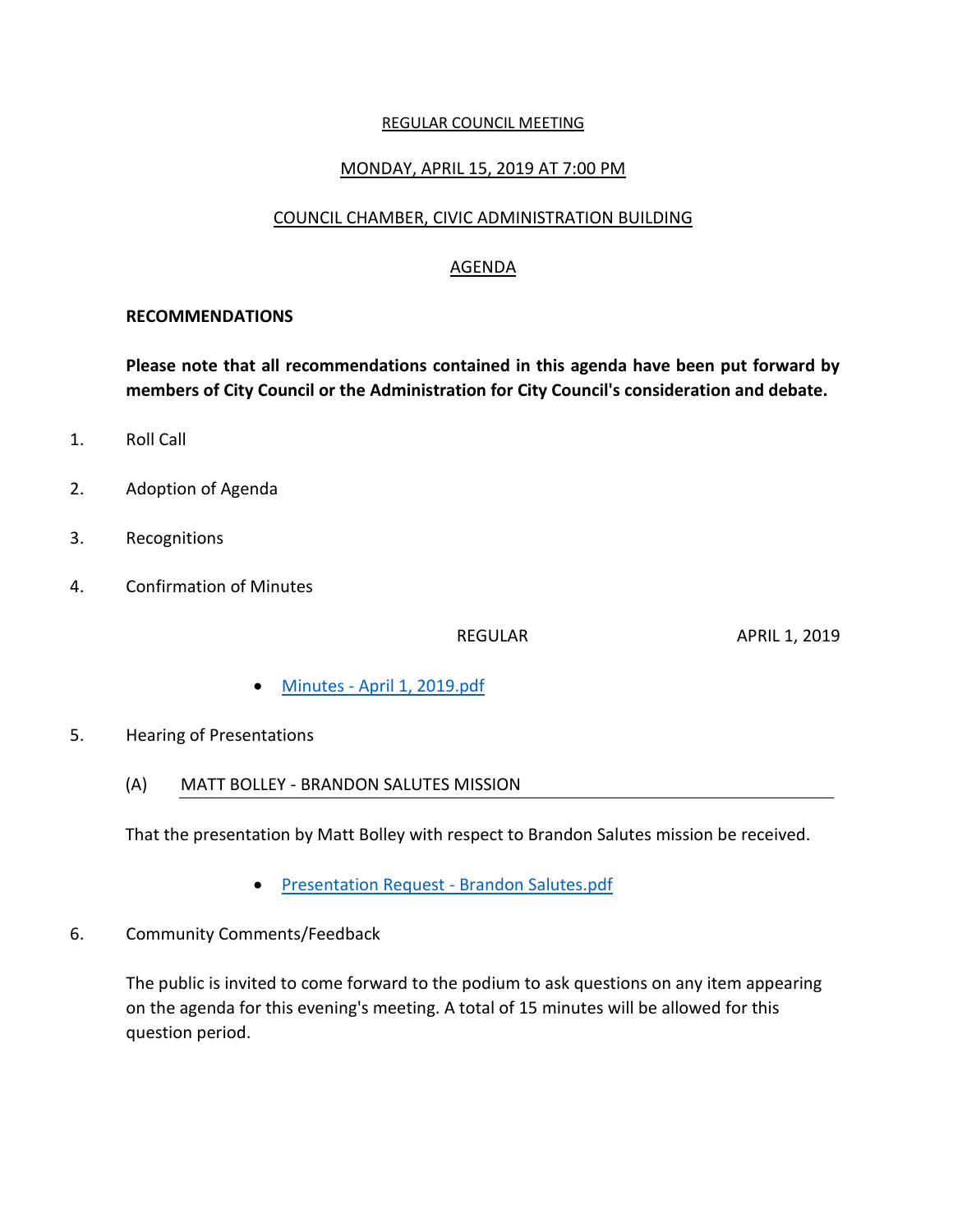#### 7. Hearing of Delegations

## (A) SHERI CONNERY, SUNSET ROTARY - COMMUNITY EVENT STATUS AND SPONSORSHIP REQUEST FOR RIBFEST

That Ribfest 2019 to be held August 16 to 18, 2019 on the grounds of the Keystone Centre be designated as a Community Event in the City of Brandon;

and further, that the requests for gift-in-kind contributions, sponsorship funding of \$3,000 for the stage and music, and providing a judge for the rib tasting contest be referred to Administration for a report back to Council no later than May 31, 2019.

- Delegation Request [Sunset Rotary Club.pdf](https://paperlesscouncil.brandon.ca/attachments/A_2019/HOD_EOOBICCOYEFTREJQUVVDZXGVUCEIHHFZPMPTGYUFJHINYXTQMKR_Delegation%20Request%20-%20Sunset%20Rotary%20Club.pdf)
- [Community Event Designation -](https://paperlesscouncil.brandon.ca/attachments/A_2019/HOD_OPYVPIIVMFEKALHIPUYLELMLPFOSGDSLMMNLGKTPPMNUTZTHGWI_Community%20Event%20Designation%20-%20Ribfest%202019.pdf) Ribfest 2019.pdf
- 8. Public Hearings
- 9. Communications & Petitions
- 10. Committee Reports
	- (A) COMMITTEE OF THE WHOLE VERBAL APRIL 15, 2019
- 11. Enquiries
- 12. Announcements
- 13. General Business
	- (A) FOOD TRUCK WARZ BUSINESS LICENSE

That the request to waive licensing fees for all food trucks involved in the 2019 Food Truck Warz event be denied.

[2019 Food Truck Warz Licensing Fees.pdf](https://paperlesscouncil.brandon.ca/attachments/A_2019/GEN_QWOWTLDTANUIIOVSWSNJREMYLJLKHEMFMKANZVFSPEYTDXKWQBD_2019%20Food%20Truck%20Warz%20Licensing%20Fees.pdf)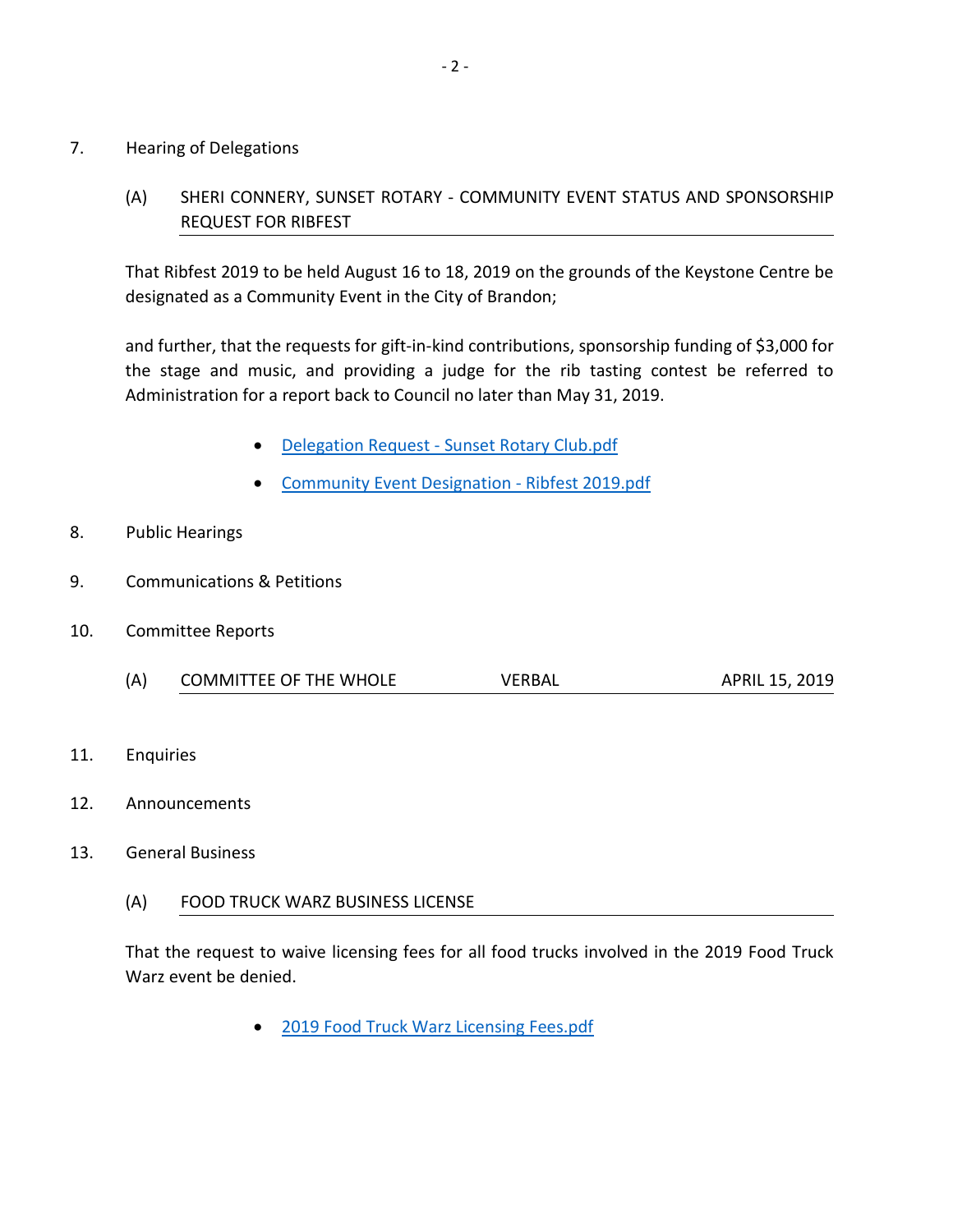## (B) TENDERING AND PROCUREMENT POLICY

That the Tendering & Procurement Policy #1010 be amended by deleting Section 5 and Related Items and substituting the following therefor:

"Section 5 (Advertising Bid Opportunities)

Publicly advertised Bid opportunities will be posted on the City's Procurement Services website https://purchasing.brandon.ca./. If the budgeted amount of the project is equal to or greater than \$50,000 the item will be advertised on MERX www.merx.com in accordance with the Canadian Free Trade Agreement (CFTA) Article  $504 - 3$ .(b) and the New West Partnership Trade Agreement (NWPTA) Article 14(c). Budgeted items less than \$50,000 may still be advertised on MERX at the discretion of the Procurement Manager."

"Related Items:

- The Municipal Act, C.C.S.M. c. M225
- Freedom of Information and Protection of Privacy Act, C.C.S.M. c. F175
- The Workplace Safety and Health Act, C.C.S.M. c.W210
- Canadian Free Trade Agreement (CFTA) Article 504 3.(b)
- New West Partnership Trade Agreement (NWPTA) Article 14 (c)
- Business Licensing By-law No. 6009"
	- [Amendment to Tender and Procurement Policy.pdf](https://paperlesscouncil.brandon.ca/attachments/A_2019/GEN_JFFCXGZDYFEYPLLKPAZUFCRXYFPBSEDVXIEUNLSBNABHJSVJTPW_Amendment%20to%20Tender%20and%20Procurement%20Policy.pdf)

# (C) TENDER - EASTVIEW LANDFILL SCALE, SCALE BUILDING AND HOUSEHOLD HAZARDOUS WASTE BUILDING

That the low bid submitted by Jacobson Commercial Ltd for the construction of a new inbound scale, scale building and HHW (household hazardous waste) building, at the Eastview Landfill site, as per the tender and specifications at a cost of \$996,251.00 (net of GST) be accepted;

and further, that the additional funding requirement of \$280,000.00 be expended from the Disposal Site Reserve.

Tender - [Inbound Scale, Scale Building and HHW Building.pdf](https://paperlesscouncil.brandon.ca/attachments/A_2019/GEN_EUWCLKGYWCVKRRHEJSMLJJIGGNIISSFMITUMUAHNVZZWQTCZDKD_Tender%20-%20Inbound%20Scale,%20Scale%20Building%20and%20HHW%20Building.pdf)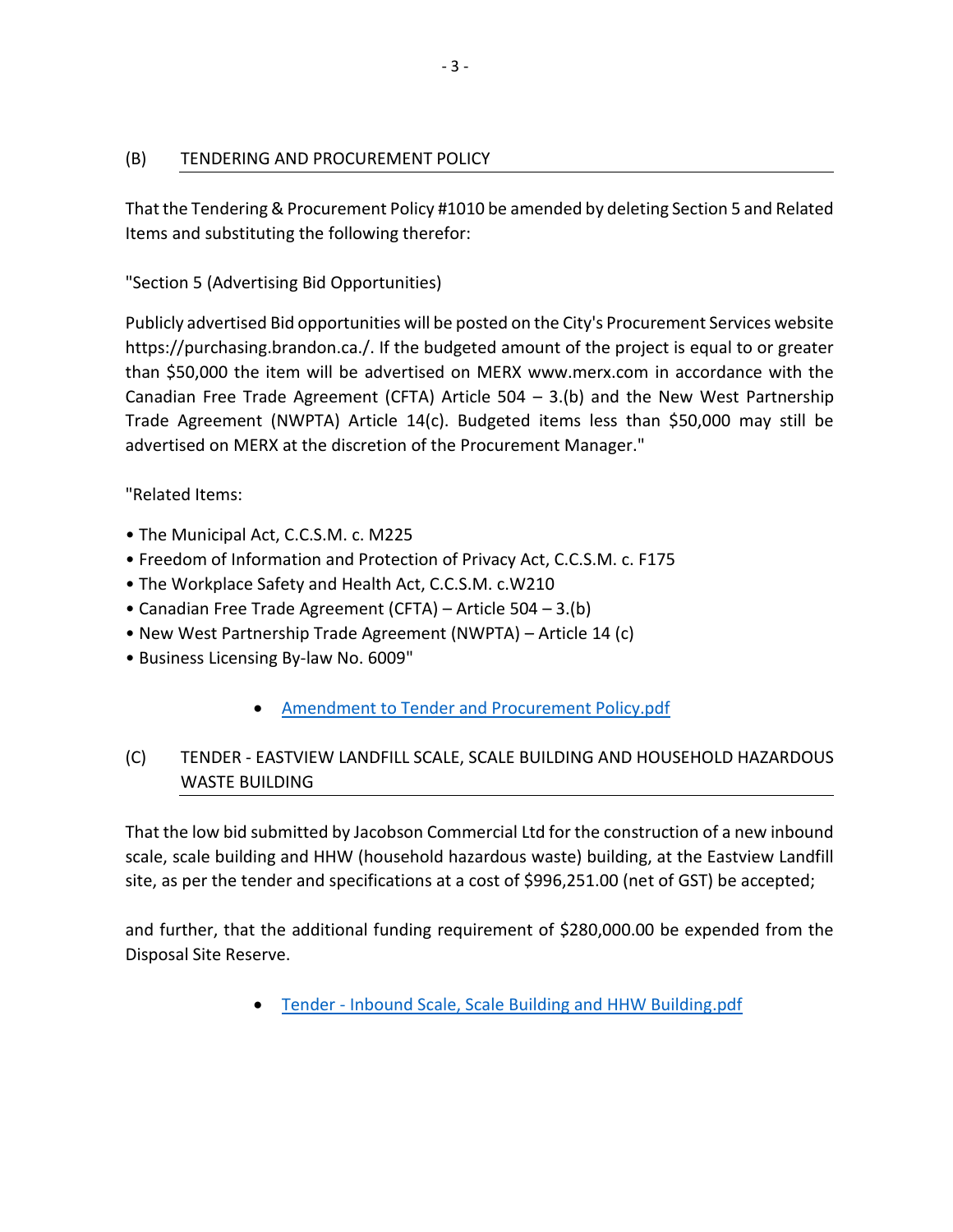### (D) TENDER - KIRKCALDY LIFT STATION FORCEMAIN

That the bid from Accurate HD Ltd. to carry out Kirkcaldy Forcemain as per tender and specifications at a cost of \$6,581,738.00 (net of GST) be accepted and that the additional funding requirement of \$647,210 be expended from the Water Distribution Reserve.

Tender - [Kirkcaldy Liftstation Forcemain.pdf](https://paperlesscouncil.brandon.ca/attachments/A_2019/GEN_AZHXDYWZWFGHBFLSKUKNDGAXXMQXQDGOXCZMAIVWAFHOJZVXDGF_Tender%20-%20Kirkcaldy%20Liftstation%20Forcemain.pdf)

#### 14. By-Laws

## NO. 7225 TO AMEND BRANDON URBAN ABORIGINAL PEOPLES' COUNCIL BY-LAW NO. 6988 – MEMBERSHIP AMENDMENT AND 3RD READING

That By-law No. 7225 to amend the Brandon Urban Aboriginal Peoples' Council By-law No. 6988 be amended by:

- 1. (a) deleting in Section 2.(b)(1) the word "Aboriginal" and substituting the word "Indigenous";
	- (b) deleting in Sections 4.(a), 4.(a)(1), 4l(a)(2), 4.(a)(4) and 4.(a)(5) the words "Aboriginal people" and substituting therefor the words "Indigenous people";
	- (c) deleting in Section 5.(a)(10) the words "who shall be" and substituting therefor the words "with preference given to" and deleting the word "Aboriginal" and substituting therefor the word "Indigenous"; and
	- (d) deleting in Section 5.(a)(10)(i) and 5.(a)(10)(ii) the word "shall" and substituting the word "may".

That By-law No. 7225, as amended, be read a third and final time.

By-law No. 7225 - [Amend BUAPC By-law re membership.pdf](https://paperlesscouncil.brandon.ca/attachments/A_2019/BYL_MBBDGTMUFVMBOEAYTIDCMOZSMMUFOEGSLAACNXBMAQMQGRXBKBT_By-law%20No.%207225%20-%20Amend%20BUAPC%20By-law%20re%20membership.pdf)

## NO. 7233 2019 TAX LEVY BY-LAW 2ND AND 3RD READINGS

That By-law No. 7233 to impose and levy property taxes for the fiscal year 2019 be read a second time.

That the by-law be read a third and final time.

By-law No. 7233 - [2019 Tax Levy By-law.pdf](https://paperlesscouncil.brandon.ca/attachments/A_2019/BYL_SXMJAPOQIMPSCZDJFZSYOBECIJHNZKAKOQDRKWLFLTDONDTHTLW_By-law%20No.%207233%20-%202019%20Tax%20Levy%20By-law.pdf)